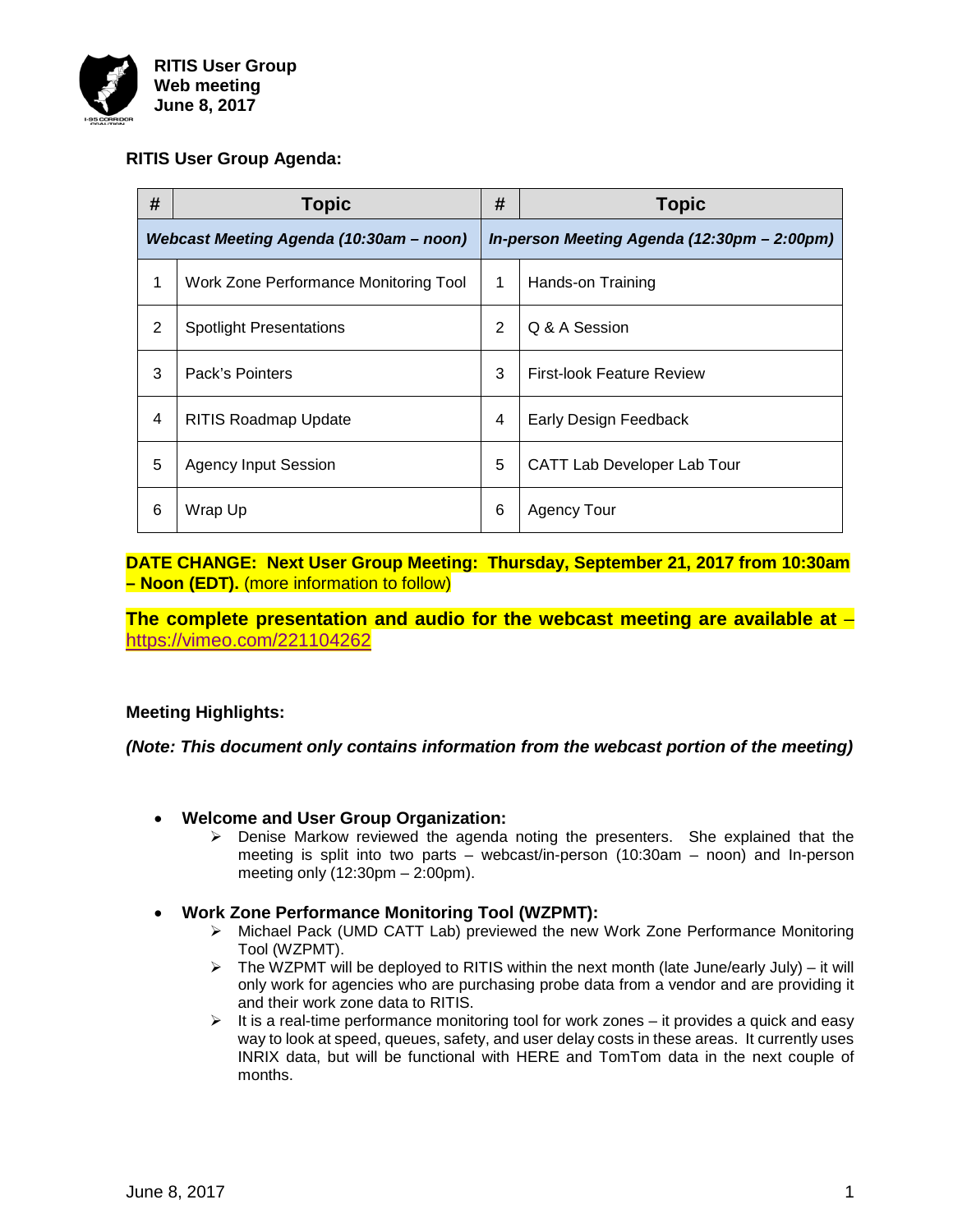

- $\triangleright$  The tool was originally built for Maryland SHA, specifically for:
	- Project Engineers/Managers (to look at real-time performance, receive alerts for when a specified threshold is reached to act),
	- Planners and Decision Makers (to help with understanding the impacts of the work zone - delay and costs and making improvements)
	- Public Information Officials (to understand if complaints received are valid and provide information to the public).
- $\triangleright$  Michael noted where to access the tool on the RITIS landing page and reviewed the available features.
- The **Work Zone Dashboard** contains the following four sections:
	- *Overview List* provides all of the work zones by county within the state. Information on road maintenance operations and emergency roadwork including work zone identifiers/location, number of nearby incidents (one mile upstream/downstream), queue length indicators (increasing/decreasing), and user delay cost are shown.
	- *Location Map* includes details on work maintenance operations, speeds, and DMS locations/messages.
	- *Critical Work Zone List* provides lane status, queue length, and user delay cost for specific locations. Agencies can identify criteria/thresholds that are important to them.
	- *Delay/Cost/VMT* see the last full weeks' worth of delay and cost summaries for a select number of corridors in the state.
- The **Individual Work Zone Profile** contains information on a specific work zone including:
	- *Settings (display)* can be adjusted by user/agency
		- *Map* zooms to selected work zone
		- *Road* gives information including WZ TMC segment bounds (when available), segment speeds, posted speed limits and nearby events (when available). Indicates whether the current speed is an expected speed for the day of week and time, and then displays the delta.
		- *Performance Charts* provides current queue lengths, travels times and speeds. Interactive graphs for the prior seven days are also provided for comparison.
		- *User Delay* shows user delay cost and other select measures for the last seven days.
- **Personalized Alerts** can be configured so that users can be notified for event conditions, such as speed and incidents – the user sets the conditions/thresholds, time to be notified and type of notification to be sent (txt message or email).
- A **Quick Reference Guide** will be available after release of the tool.
- Following the presentation, the following questions were discussed:
	- **Andy Meese (MWCOG)** asked if there is a way to compare different work zones to each other. Michael Pack (CATT Lab) noted that this feature is not part of the tool. There are ways to gather some of that information through Probe Data Analytics tools. Michael noted that this could be explored as future functionality.
	- **Patrick Lucas (Fairfax County PD)** asked how the queue length is being determined. CATT Lab gets speed data from INRIX, HERE and TomTom and they track GPS equipment or cell phone which tells CATT Lab what the speed is on roadways (by section) and when the speed drops below a set threshold it is noted and adjacent sections with speed drops may be considered part of the queue.
	- **Patrick Zilliacus (MWCOG)** asked if this tool could be applied to other scenarios (such as a fatal accident that closed a roadway). Michael noted that currently the tool is only meant for work zones but accommodating those types of scenarios could probably be added without much effort. Michael noted that this request would be added to the list of new features requests.
	- **Kelly Wells (NCDOT)** asked when the WZPMT would be available. John Allen (CATT Lab) noted that it will be available early summer (late June/July).
	- **Mena Lockwood (VDOT)** asked if the reference guide would be available at the same time. Michael stated that it would be released at the same time and a screencast may also be included.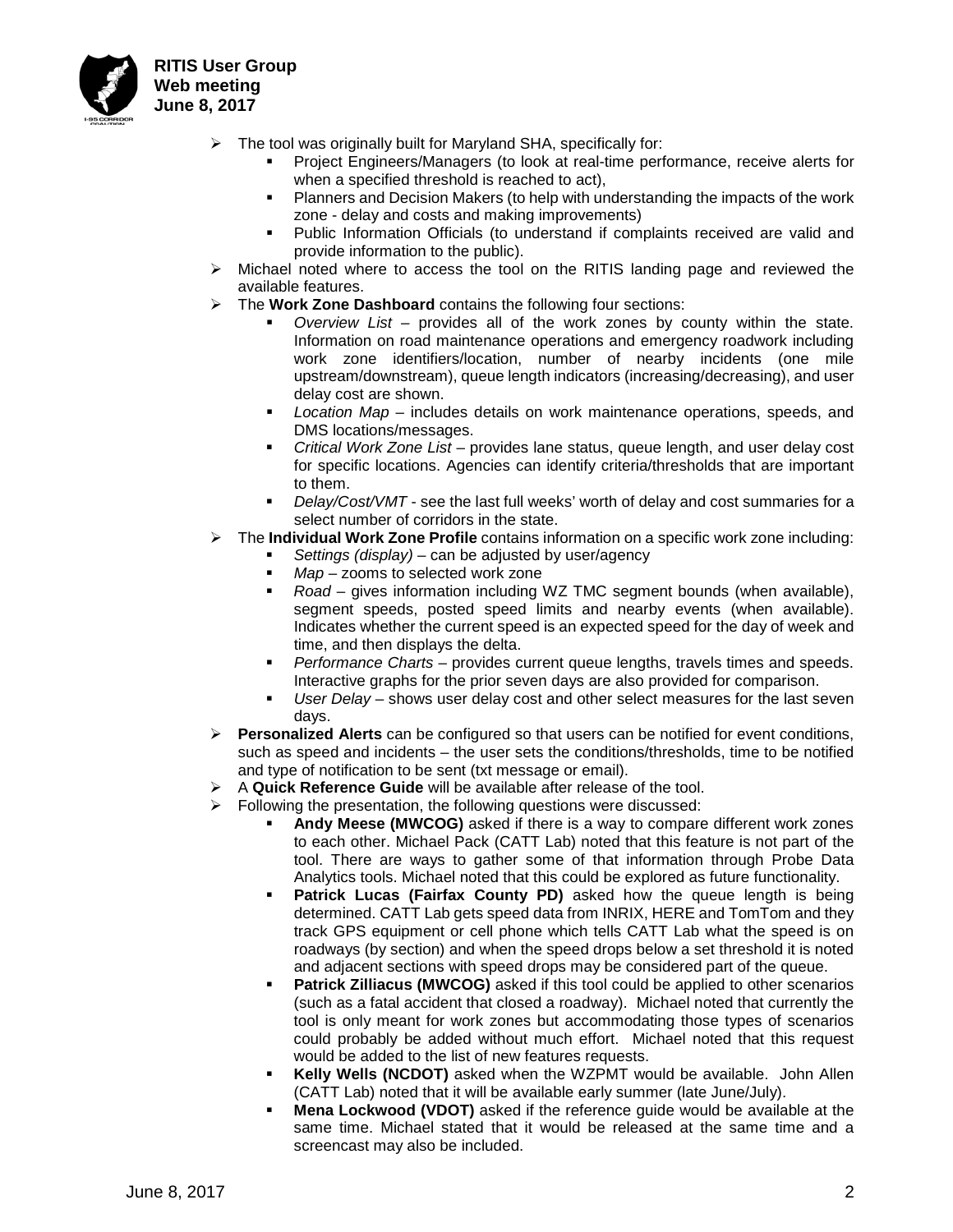

- **Shawny Juanshawnta (FEMA)** asked if the tool deals with only monitoring not rerouting. Michael confirmed that rerouting is not part of this tool.
- **Daivamani Sivasailam (MWCOG)** asked if the application is for real-time or if it can be used with archived data. CATT Lab noted that the WZPMA is mostly for real-time but has some archived features. It looks at both real-time work zone impacts, like from queueing, but also has some archived aspects, such as the User Delay Cost being measured over time, and the number of incidents that have occurred over the life of the work zone. These archived components can be seen in the work zone overview table.
- **Simona Babiceanu (University of Virginia)** asked if they would be able to look today at a work zone that ended last week and if the maximum delay, average delay, maximum queue, etc. measures would be the correct values for the duration of the work zone. CATT Lab stated that you cannot currently go back in time after the work zone is permanently closed in this tool but that the Probe Data Analytics tools could be used to derive most of these measures.
- **Spotlight Presentation – Virtual Weigh Stations: Monitoring, Enforcement, and Analysis (Maryland SHA):**
	- **Michael Pack (CATT Lab)** explained the problem this tool addressed Over size and overweight load activity on bypass roads. Trucks are bypassing weigh stations, causing damage to roadways, and causing safety issues.
	- In Maryland, **Dave Czorapinski and Manoj Pansare (Motor Carrier Division of Maryland's Office of Traffic and Safety)** opted to install virtual weigh stations on "by pass" routes. Michael explained the components of these weigh stations including: quartz sensors, loop detectors, license plate reader cameras, wireless antennae, instrumentation cabinet, and camera with IR illuminator.
	- $\triangleright$  There were problems with the fields comms in that they did not support enough concurrent real-time users and provide enough querying/analytics capabilities. There was also a need to broadly and reliably reach a large audience.
	- $\triangleright$  CATT Lab has integrated nine stations and ultimately there will be more than 20 stations.
	- $\triangleright$  Through RITIS, the CATT Lab is directly pinging these stations, bringing the data into RITIS, and then as many users as are needed can see the data concurrently in real-time.
	- $\triangleright$  When any Class 3 or larger vehicle passes a virtual weigh station a picture is taken and it comes up on the screen along with a diagram that illustrates axle spacing, axle weight, speed, weight, vehicle class and other pertinent data. If there is a violation for the vehicle, items on the screen within the app becomes red/pink to indicate the requirement that the vehicle violating.
	- The Virtual Weigh Station app is viewable on mobile devices phones, tablets, laptops.
	- $\triangleright$  Analytics are built into the app in addition to the real-time display. Users can select a specific weigh station and run queries to get additional information about violations at that location for a specified date range. A calendar graph will be created based on the query illustrating the number of vehicles violating the specified criteria for each day with the selected time period. The user can click on any date within the calendar graph to see the detailed information for each of the violations. Other types of reports available through the app were presented including vehicle count by class, by hour of day and by speed.
	- $\triangleright$  Enforcement examples were discussed. Police barracks are relying on this tool for enforcement and it is used in real-time to identify violations. Duane Pearce (Motor Carrier Division of Maryland's Office of Traffic and Safety) noted that this is one of the best screening tools available and he provided some examples of the benefits:
		- Provides for the ability to reach out to industry for second changes for compliance and many work to comply
		- **Truckers do not need to stop at a traditional weigh station**
		- The cost is much less then staffing a traditional weigh station<br>Contiguous states can log in and view data
		- Contiguous states can log in and view data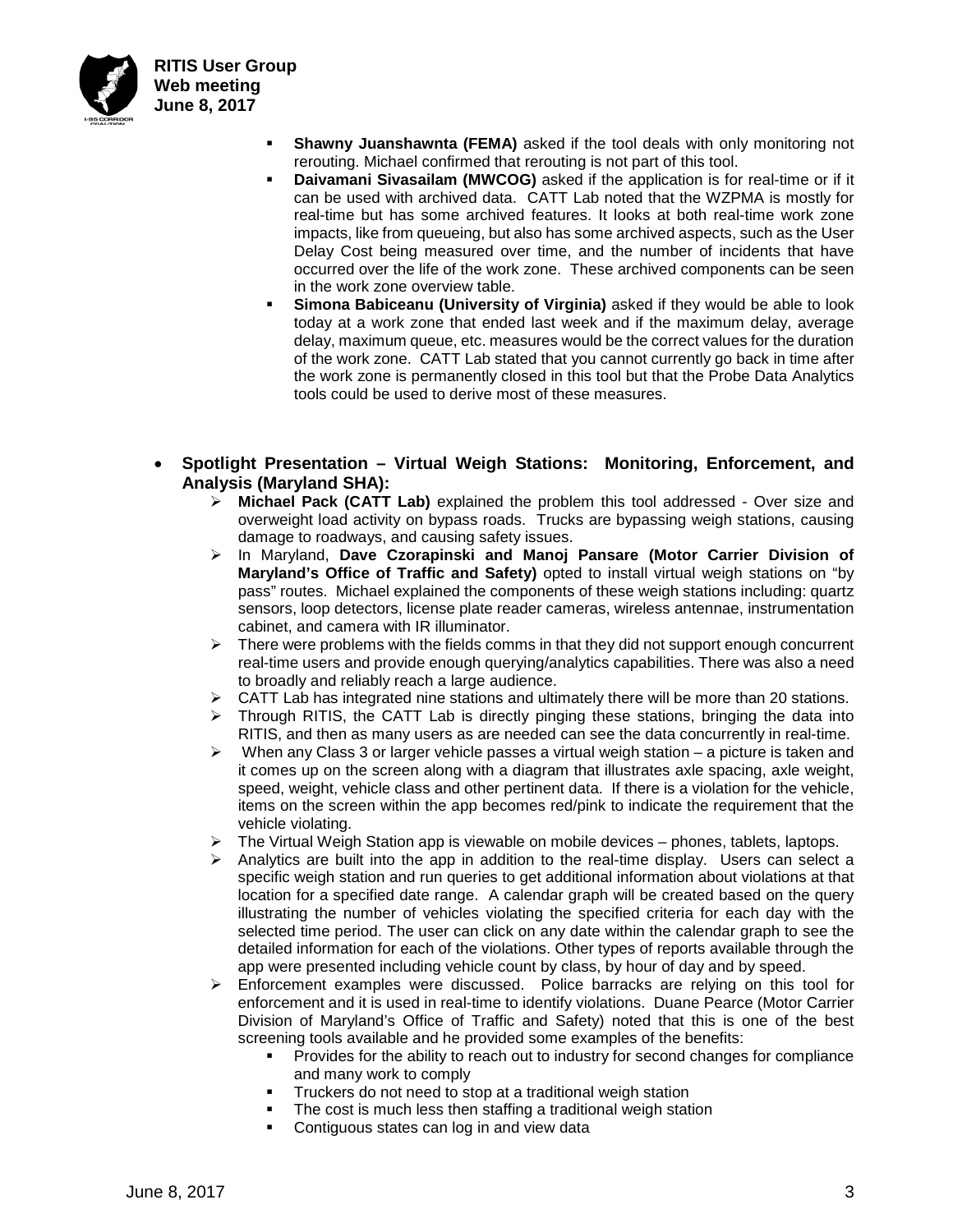

- $\triangleright$  The next steps for this effort include adding: new sites this year, license plate recognition, and potential hotlist integration (for stolen vehicles, repeat offenders, integration with permitting system and DMV lookups)
- $\triangleright$  Following the presentation, the following questions were discussed:
	- **Kelli Raboy (DDOT)** asked who the vendor is for the field equipment. The weigh motion sensors are from Kistler with Cardinal Scale as the integrator. They also asked how difficult was it to integrate their proprietary data into the system. Michael noted that it was fairly simple. An API was built for CATT Lab to pull data more easily. There have been a few issues with the communications field devices. There has been some degradation of the sensors at some locations as they are now 6+ years old– maintenance or replacement may be needed.
	- **Pavan Kukkundoo** asked if there was an approximate cost for each virtual weigh station. Manoj Pansare noted that the capital cost is approximately \$600,000 for a dual lane install and \$400,000 for a single lane to deploy the equipment. Denise Markow (I-95 Corridor Coalition) indicated that Pavan could contact Susan Klasen (NHDOT) at [susan.klasen@nh.dot.gov](mailto:susan.klasen@nh.dot.gov) as they just installed new Cardinal scales this past year. Denise also noted that there is a software component to be added to it.
- **Spotlight Presentation – I-85 Bridge Collapse in Atlanta, GA: Analysis and Test Scenario:**<br>Joh
	- John Allen (CATT Lab) showed how agencies could address a major transportation issue like the I-85 bridge collapse through the use of RITIS tools and the Probe Data Analytics Suite (PDA Suite).
	- $\triangleright$  I-85 is a major Interstate Highway that travels northeast-to-southwest in Georgia and carries approximately 250,000 vehicles per day. On Thursday, March 30, 2017, a fire started underneath a viaduct about six miles north of the downtown causing the bridge to collapse. All five lanes of the highway in each direction were subsequently blocked and closed. GDOT staff developed detours for this roadway to major routes and local roads.
	- *The I-95 Corridor Coalition* posted information on their website including a prominent red banner with link to GDOT information, top-level information on detours and information on "Traffic View" within the Coalition website.
	- The *Probe Data Analytics Suite* was used to evaluate the impacts of the collapse. Through the trend map tool and the user delay cost analysis, tables and visualizations were produced showing the impact of the bridge collapse.
	- The *Trend Map* tool produces animations so the user can compare and contrast different time periods – such as before and after the bridge collapse. The advantage is showing the change to others through animation.
	- The *User Delay Cost Analysis* produces a table showing the overall delay and user cost increases due to the incident (bridge collapse). This visualization shows that the User delay increased by approximately 20% on Thursday and Friday due to the collapse and that the afternoon peak period began several hours earlier than normal.
	- John explained that the *Probe Data Analytics Suite Dashboard* would also be a very useful tool in this situation. He provided information on how PennDOT used the dashboard during their recent Delaware River Bridge Closure to confirm Traffic Management Plans, mitigate effects of the PA Turnpike closure, and identify several incidents. In this case, the Dashboard was beneficial as it provided a clear visualization of the travel times on affected roadways and it was easy for all (including non-users) to understand where delays were located and what roadways were being impacted. John explained how this could be applied to the I-85 bridge collapse, providing operators real-time travel time "at-a-glance" to quickly and more effectively manage any congestion or incident-related impacts.
	- The CATT Lab conducted a *RITIS Meeting* as a mock exercise for GDOT to test this application for future use. RITIS Meeting is a multi-faceted, virtual meeting platform for information sharing and collaborative decision-making in a situational awareness environment. It provides web meeting features with some RITIS functionality. It can be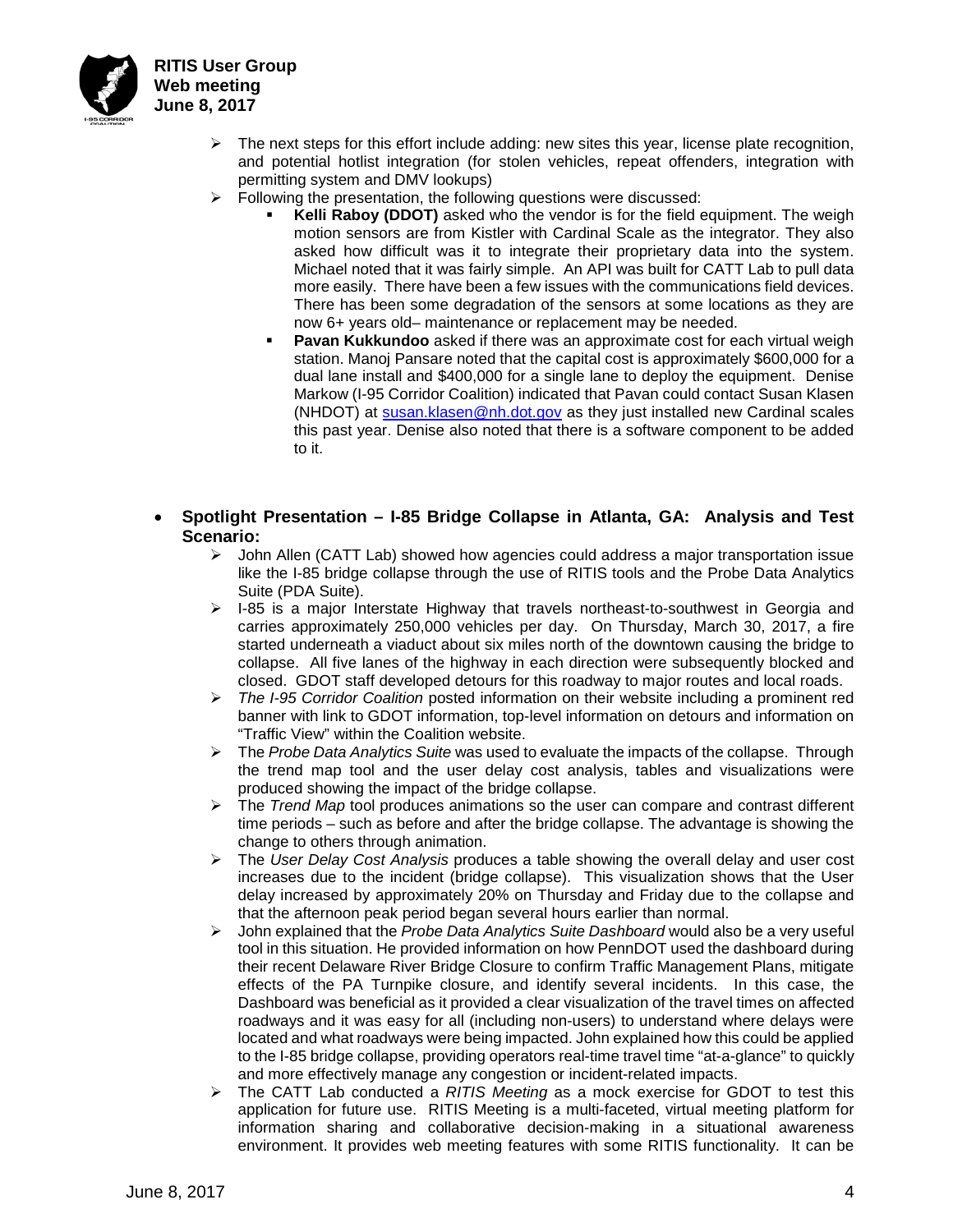

**RITIS User Group Web meeting June 8, 2017**

> shared with persons that do not use RITIS or PDA and it does not need to be downloaded onto a device.

- $\triangleright$  John reviewed RITIS Meeting features including data layers, timeline, meeting notes, and polling. He also discussed the functionality including drawing on the map for all to see/discuss, clicking on any icon or roadway link for more information/details, and uploading documents and/or photos to share.
- $\triangleright$  RITIS Meeting can also be used for Evacuation Support. With information from an agency, Evacuation Support can show staging areas, public shelters, evacuation routes, hospitals, traffic control points, and more.
- RITIS Meeting also has an auto-generated meeting log. After a meeting ends, all participants are sent a link to the log that includes pertinent information from the meeting. Quick Reference Guides are available for the application, for both meeting hosts and participants [\(http://i95coalition.org/projects/regional-integrated-transportation-information](http://i95coalition.org/projects/regional-integrated-transportation-information-system-ritis/)[system-ritis/,](http://i95coalition.org/projects/regional-integrated-transportation-information-system-ritis/) scroll to the bottom and then click on the "Meeting Tool" tab.)
- $\triangleright$  Following the presentation, the following questions were discussed:
	- **Amanda Reardon (MATOC)** asked if the meeting log link expires (for later reference.) Michael Pack noted that the link does not expire. John Allen noted that an actual meeting can remain open for days as was the case for PennDOT during the Papal Visit in Philadelphia.
	- **Norvel Cooksie (MD SHA)** asked about the security of the RITIS Meeting application. Michael noted that it is intentionally open once a participant knows the link of the meeting. The point of the system is to easily share the meeting with others. Anyone who has the link can access the meeting. Every URL is unique, however, and only authorized users can create new meetings/URLs.
	- **Mena Lockwood (VDOT)** noted that for both the Atlanta I-85 and PA Turnpike closures, travel times are great to see and she asked if the change in traffic volumes was known. **Denise Markow (I-95 Corridor Coalition)** noted that within a presentation made by Alan Davis (GDOT), there are several arterial and volume data graphs available with regard to the bridge collapse. This report is available on the Coalition website [\(http://i95coalition.org/transportation-systems-management](http://i95coalition.org/transportation-systems-management-operations-tsmo/)[operations-tsmo/\)](http://i95coalition.org/transportation-systems-management-operations-tsmo/) in the right column as part of the "Using PMs to Justify Signal Systems on Arterials Webinar." John and Michael noted that there currently is no good way to get real-time ubiquitous volume data in the same way that we can get real-time speed data from INRIX, HERE, or TomTom. Sensors in the field are needed to obtain that data. Volume sensors were not available to RITIS in the region of the Atlanta bridge collapse.

#### • **Pack's Pointers:**

- $\triangleright$  Michael Pack reviewed a feature within the tools that agencies may not be aware of but may find beneficial.
- $\triangleright$  Map Layer Manipulation Users have the ability to control the layers they view on the map to focus on what is important and cut down on clutter. Click the layer list button to expand the view. Users can change the order of the layers by clicking and dragging over other layers. A few layers cannot be moved. Next to each layer there is an arrow that points to the left. By clicking on that arrow, a user can expand the layer to gain additional features and functions for that particular layer.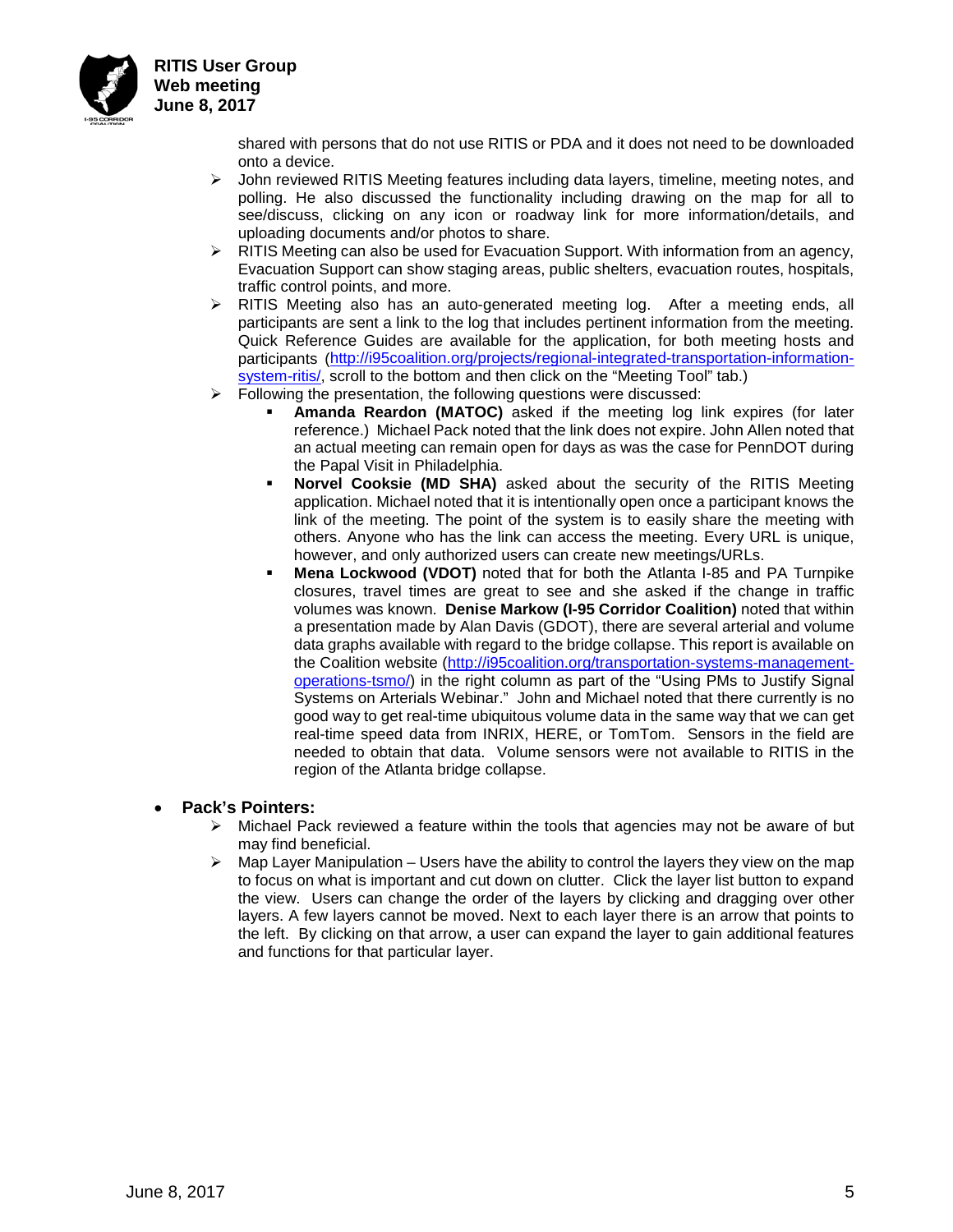

**RITIS User Group Web meeting June 8, 2017**

#### • **RITIS Roadmap:**

- $\triangleright$  Michael Pack presented the RITIS Roadmap and noted that it had not changed since last time it was presented. The features that have been deployed were noted.
- $\triangleright$  Michael reviewed some of the recent upgrades and enhancements. He stated that there is a new layer for planned events however only a few agencies provide this data. WAZE data has been integrated from agencies that have a CCP agreement. Updated evacuation documents that have been incorporated. New CCTV feeds have been added. The base map has been updated and other enhancements have been made. There has also been a continued migration from Adobe Flash Player.
- $\triangleright$  Michael noted that they now have a national transit data feed so that for any provider who has their data in GTFS Real-Time or GTFS Schedules, RITIS has the ability to ingest the data. They have not yet began displaying the data but they are archiving it.
- **Agency Input Session:** Michael Pack (MLP) led this session, answering questions from meeting participants. The following is a summary.
	- **Kelly Wells (NCDOT)** asked which states have integrated WAZE data. Michael listed the following states that have integrated WAZE data into RITIS: FL, PA, VA, NH, VT, NY, CA and a few other states. He also noted that if a state has signed a CCP agreement with WAZE and they do not see their data in RITIS, they should contact the CATT Lab. Michael noted that they have their own partnership with WAZE that allows them to integrate and archived data from any state that is working with RITIS. Denise Markow noted that the I-95 Corridor Coalition is working on "Closing Real-time Data Gaps" with the CATT Lab. Part of this project includes bringing out more information about WAZE – lessons learned and how to improve your agreements. More information will be provided to the Coalition members as the tasks are developed.
	- **Mena Lockwood (VDOT)** noted that in the bottleneck tool, it appears that you now have a volume component. She asked for more details on where the volume comes from and how it is accounted for. MLP noted that this is a new feature that comes from PennDOT funding. The CATT Lab has reevaluated the bottleneck ranking tool. In the past, bottlenecks were binary (they exist or not) but severity information (beyond queue length and duration) was not given about the bottleneck. The CATT Lab is looking at the volume (either from AADT profiles or the volume data profiles provided from agencies) to determine the severity of the bottleneck – how far below the speed threshold the bottleneck passed and what is the approximate volume on the road. New columns on the bottleneck ranking tool are surrogate measures – they use some aspect of volume data and severity to determine how a particular bottleneck compares to others. However, it is not an exact measure of volume or user delay cost. Documentation will be provided for these upgrades.
	- **Michael Pack** explained another feature imbedded next to each bottleneck in the table two buttons. One button takes the geography for the bottleneck then runs some performance charts (speed, reliability, etc.). The other button runs a user delay cost query for that bottleneck.
	- **Jim Cullison (McCormick Taylor)** asked if it is possible to add point and click selection of segments from the map, on the Probe Data Analytics tool. MLP noted that they are working on this feature now and it is about two months from being deployed. The CATT Lab can send screenshots of what that feature will look like. This is in reference to the PDA Tool where users are able to draw a shape around a specific region and select certain arterials. Rather than typing in individual street names.
	- Examples on how the tool has been used for emergency preparedness was requested. For the RITIS Meeting Tool, MATOC uses it for winter weather events, it was used for the Papal Visits (Philadelphia and DC) and another agency uses it on a regular basis to coordinate on work zones. Taran Hutchinson (MATOC) noted that they use it for severe weather operations coordination group, specifically for larger regional coordination calls. They record the meeting, take polls, verify attendees and use the archive/log for follow-up meetings.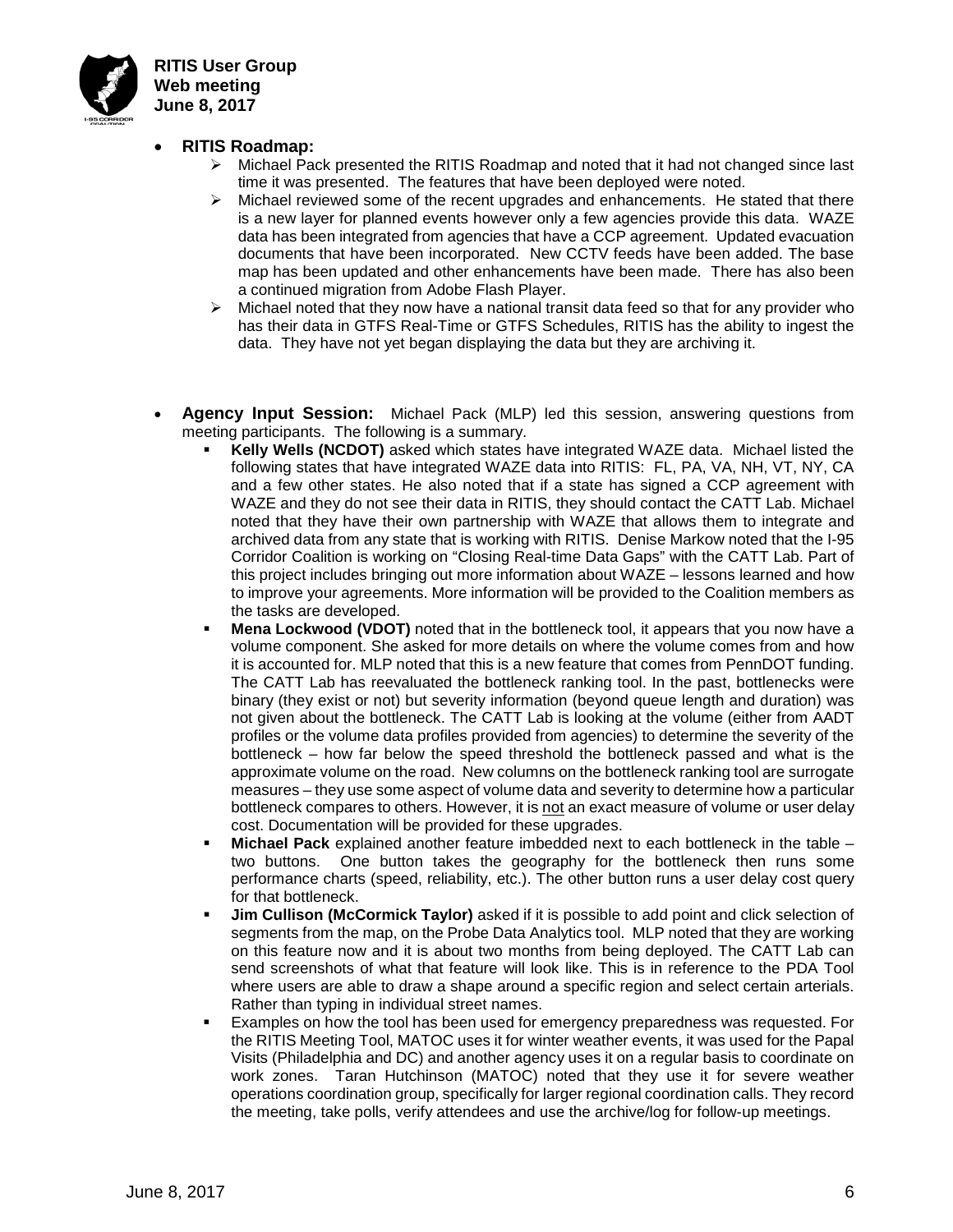

- **Kelly Wells (NCDOT)** asked how she can reorder the rank based on the delay field. Following the meeting, **John Allen (CATT Lab)** provided Kelly with the following information – *The list can by re-ranked by any measure simply by clicking on the header; so, if you click on 'Delay Surrogate' the bottleneck list will re-rank on that measure.*
- **Wrap Up:**
	- $\triangleright$  Michael gave a couple reminders:
		- Sign up Go to [www.ritis.org](http://www.ritis.org/) then "request an account" and complete the pop-up form using your agency email address. (Verification of your information may take 1 – 2 days and then the CATT Lab will get back to you with your credentials to log into RITIS.) Note that RITIS access is intended for public agencies and is not provided to the private sector unless they are directly supporting an agency who gives permission for access to be granted.
		- **Share your experience** regarding using RITIS tools or TSMO in general. Please contact Michael Pack [\(PackML@umd.edu\)](mailto:PackML@umd.edu) or Denise Markow [\(dmarkow@i95coalition.org\)](mailto:dmarkow@i95coalition.org) if you are interested in making a spotlight presentation. The CATT Lab and Coalition staff will help you with your slides.
		- Please provide your input regarding how meetings and/or the RITIS tools can be improved. Contact Denise or Michael with any suggestions.
		- Free training Available and given by the MATOC staff. If you are interested, please contact [training@matoc.org.](mailto:training@matoc.org)
		- Free video tutorials Available for some of the tools. Links to the videos are shown below and will be posted on the Coalition website.
			- Analyzing Police Crash Records <https://vimeo.com/179830512>
			- ATMS Data Analytics with ICE <https://vimeo.com/179841494>
			- Transportation Project Prioritization <https://vimeo.com/179829037>
	- $\triangleright$  Michael noted that the in-person meeting will continue for folks participating at UMD.
	- $\triangleright$  Denise reminded participants that some of the work completed by the CATT Lab was done so with funding from an MCOM Grant received by the I-95 Corridor Coalition.
	- $\triangleright$  Denise thanked all for their participation and noted that minutes will be prepared and sent to all registrants.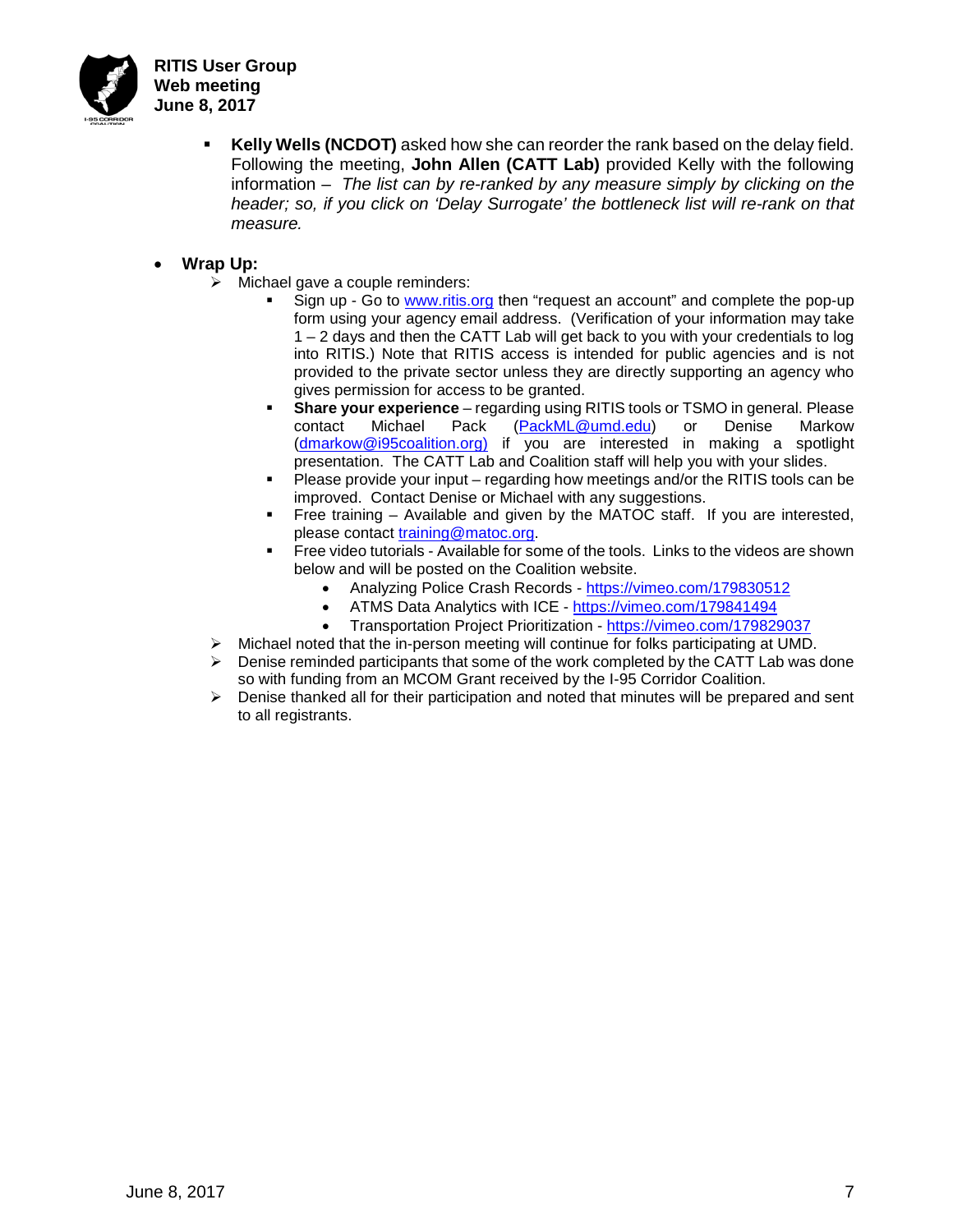

### **ACTION ITEMS**:

| # | <b>Action Item</b>                                                                                                                                                                                                                                         | <b>Whom</b>                              | <b>Status</b> |
|---|------------------------------------------------------------------------------------------------------------------------------------------------------------------------------------------------------------------------------------------------------------|------------------------------------------|---------------|
|   | Links to free video tutorials for some of the tools will be posted<br>on the Coalition website.                                                                                                                                                            | CATT Lab                                 | <b>Needed</b> |
| 2 | Add request for additional scenarios (such as major incidents)<br>to WZPMT to the list of new features requests.                                                                                                                                           | CATT Lab                                 |               |
| 3 | Contact the CATT Lab if you do not see your WAZE data in<br>RITIS.                                                                                                                                                                                         | Agencies with<br><b>CCP</b><br>agreement |               |
| 4 | Provide information to the Coalition members on "Closing Real-<br>time Data Gaps" project as the tasks are developed as part of<br>this project includes bringing out more information about WAZE<br>- lessons learned and how to improve your agreements. | Denise<br>Markow,<br><b>195 CC</b>       |               |
| 5 | Send screenshots of what the new "point and click" feature in<br>the Probe Data Analytic Suite will look like to Jim Cullison.                                                                                                                             | CATT Lab                                 | Sent          |

### **QUESTIONS**:

RITIS General Questions - Denise Markow, I-95 Corridor Coalition TSMO

- 301.789.9088
- [dmarkow@i95coalition.org](mailto:dmarkow@i95coalition.org)

RITIS Technical Support

• [support@ritis.org](mailto:support@ritis.org) (emails go to 10 developers and Michael Pack)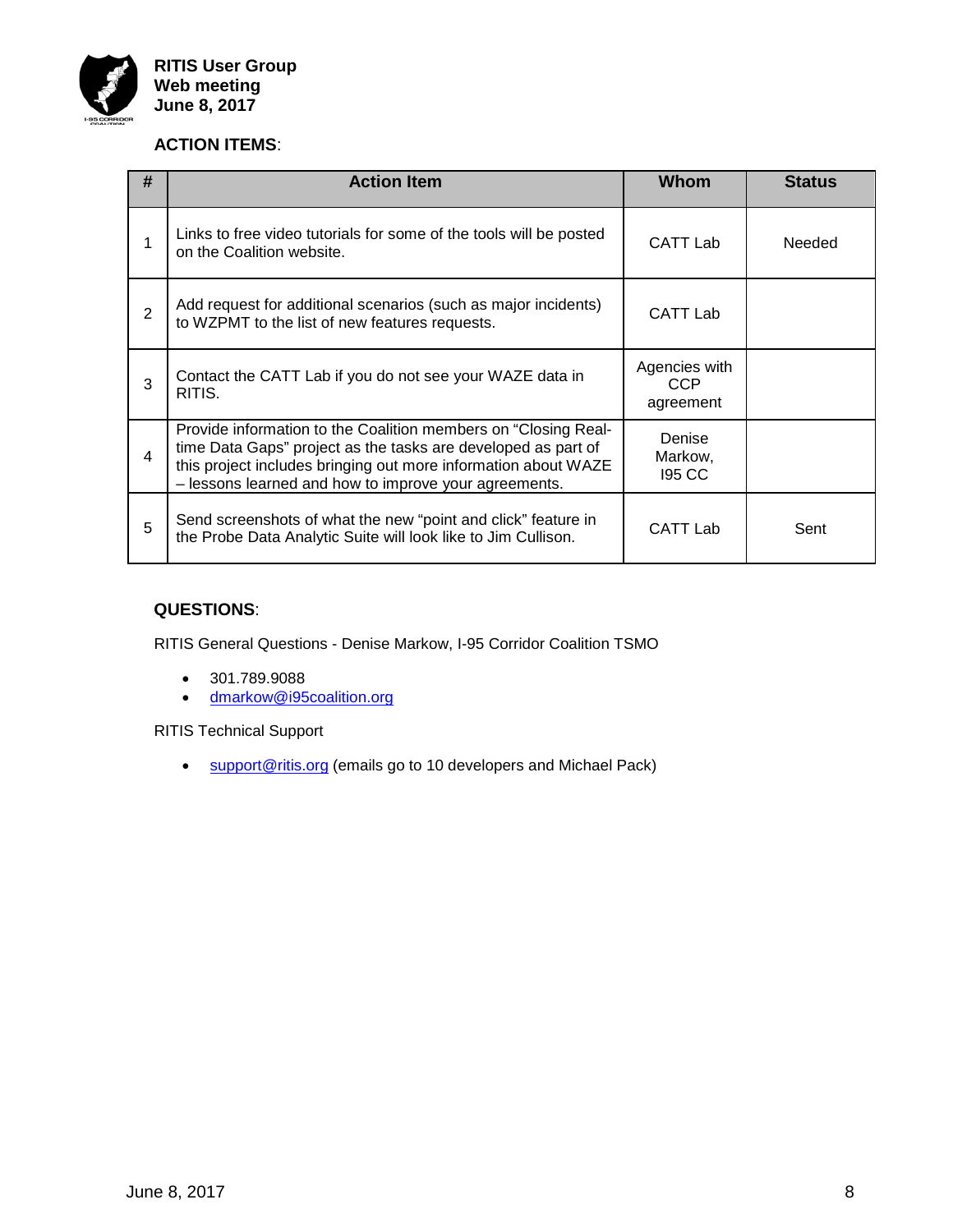

## **Meeting Participants**

# **\* - Denotes persons participating in-person. All others participated via web.**

| Michael Pack*                                  | UMD CATT Lab*                                           |
|------------------------------------------------|---------------------------------------------------------|
| John Allen*                                    | UMD CATT Lab*                                           |
| Denise Markow                                  | I-95 Corridor Coalition                                 |
| <b>Revanth Katta</b>                           | BCC Engineering, Inc.                                   |
| Mohamed Kaddounmi                              | Charlotte DOT                                           |
| Mike Bruff                                     | City of Durham/DCHC MPO                                 |
| <b>Tim Davis</b>                               | City of Frederick                                       |
| John McFadden                                  | City of Tallahassee                                     |
| David Rinonos                                  | <b>DCHSEMA</b>                                          |
| Kelli Raboy*                                   | DDOT*                                                   |
| Charles Tenbrook*                              | DDOT*                                                   |
| <b>Clarence Shipp</b>                          | Fairfax Connector/FCDOT                                 |
| Patrick Lucas*                                 | Fairfax County PD*                                      |
| <b>Joel Strickland</b>                         | Fayetteville Area Metropolitan<br>Planning Organization |
| Kara Schwartz                                  | $FDOT - D4$                                             |
| Ana Elias                                      | FDOT - D6 / Consultant                                  |
| Jerry Francis*                                 | FEMA*                                                   |
| Shawny Juanshawnta*                            | FEMA*                                                   |
| James Paral, Wenjing Pu                        | <b>FHWA</b>                                             |
| Wayne Emington                                 | FHWA ME-DIV                                             |
| Amy Lopez                                      | <b>INRIX</b>                                            |
| Taran Hutchinson*                              | MATOC*                                                  |
| Amanda Reardon*                                | MATOC*                                                  |
| Diana Ospina                                   | Miami Dade County                                       |
| <b>Tina Sanders</b>                            | Maryland State Highway                                  |
| James Cullison                                 | <b>McCormick Taylor</b>                                 |
| Norvel Cooksey*                                | MDOT / CHART*                                           |
| Josette Brown*                                 | <b>MD SHA MCD*</b>                                      |
| Azadeh Norouzi                                 | <b>MD SHA</b>                                           |
| Manoj Pansare*                                 | <b>MD SHA MCD*</b>                                      |
| Duane Pearce*                                  | SHA MCD*                                                |
| Eugene Hampton, Roxane Mukai, Katherine Raynor | <b>MDTA</b>                                             |
| <b>Maurice Witt</b>                            | Montgomery County Fire and<br><b>Rescue Service</b>     |
| Andrew Meese*                                  | MWCOG*                                                  |
| Daivamani Sivasailam                           | <b>MWCOG</b>                                            |
| C. Patrick Zilliacus*                          | MWCOG*                                                  |
| Anthony Tagliaferri, Kelly Wells               | <b>NCDOT</b>                                            |
| Kody McCarthy                                  | <b>NHDOT</b>                                            |
| <b>Athena Hutchins</b>                         | <b>NITTEC</b>                                           |